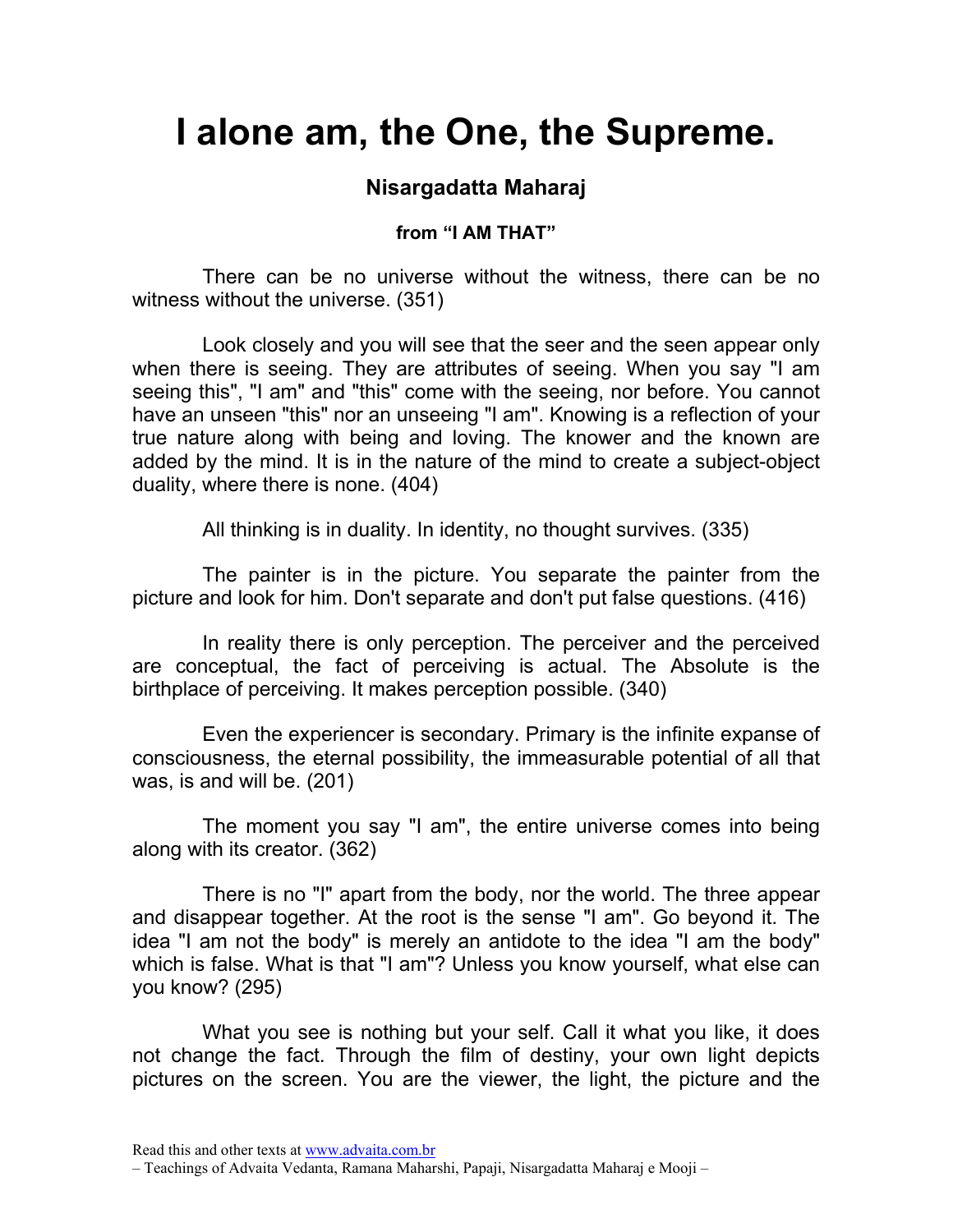screen. Even the film of destiny (prarabdha) is self-selected and selfimposed. (480)

[Between vyakta and avyakta] there is no difference. It is like light and daylight. The universe is full of light which you do not see; but the same light you see as daylight. And what the daylight reveals is the vyakti. The person is always the object, the witness is the subject, and their relation of mutual dependence is the reflection of their absolute identity. You imagine that they are distinct and separate states. They are not. They are the same consciousness at rest and in movement, each state conscious of the other. In chit, man knows God and God knows man. In chit, the man shapes the world and the world shapes man. Chit is the link, the bridge between extremes, the balancing and uniting factor in every experience. The totality of the perceived is what you call matter. The totality of all perceivers is what you call the universal mind. The identity of the two, manifesting itself as perceptibility and perceiving, harmony and intelligence, loveliness and loving, reasserts itself eternally. (251)

You are [lonely] as a person. In your real being you are the whole. (533)

I have realized once and for good that I am neither object nor subject. (268)

There is only seeing; both the seer and the seen are contained in it. Don't create differences where there are none. (266)

## There is only my-Self, Consciousness.

Who is there to be conscious of unconsciousness? As long as the window is open, there is sunlight in the room. With the windows shut, the sun remains, but does it see the darkness in the room? Is there anything like darkness to the sun? There is no such thing as unconsciousness, for unconsciousness is not experienceable. (263)

In reality there is only consciousness. All life is conscious, all consciousness -alive. Even the stones are conscious and alive. (47)

[My guru] told me: "You alone are, deny existence to everything except your self" and I did not doubt him. I was merely puzzling over it, until I realized that it is absolutely true. I found that I am conscious and happy absolutely, and only by mistake I thought I owed being-consciousness to the body and the world of bodies. (83-84)

<sup>–</sup> Teachings of Advaita Vedanta, Ramana Maharshi, Papaji, Nisargadatta Maharaj e Mooji –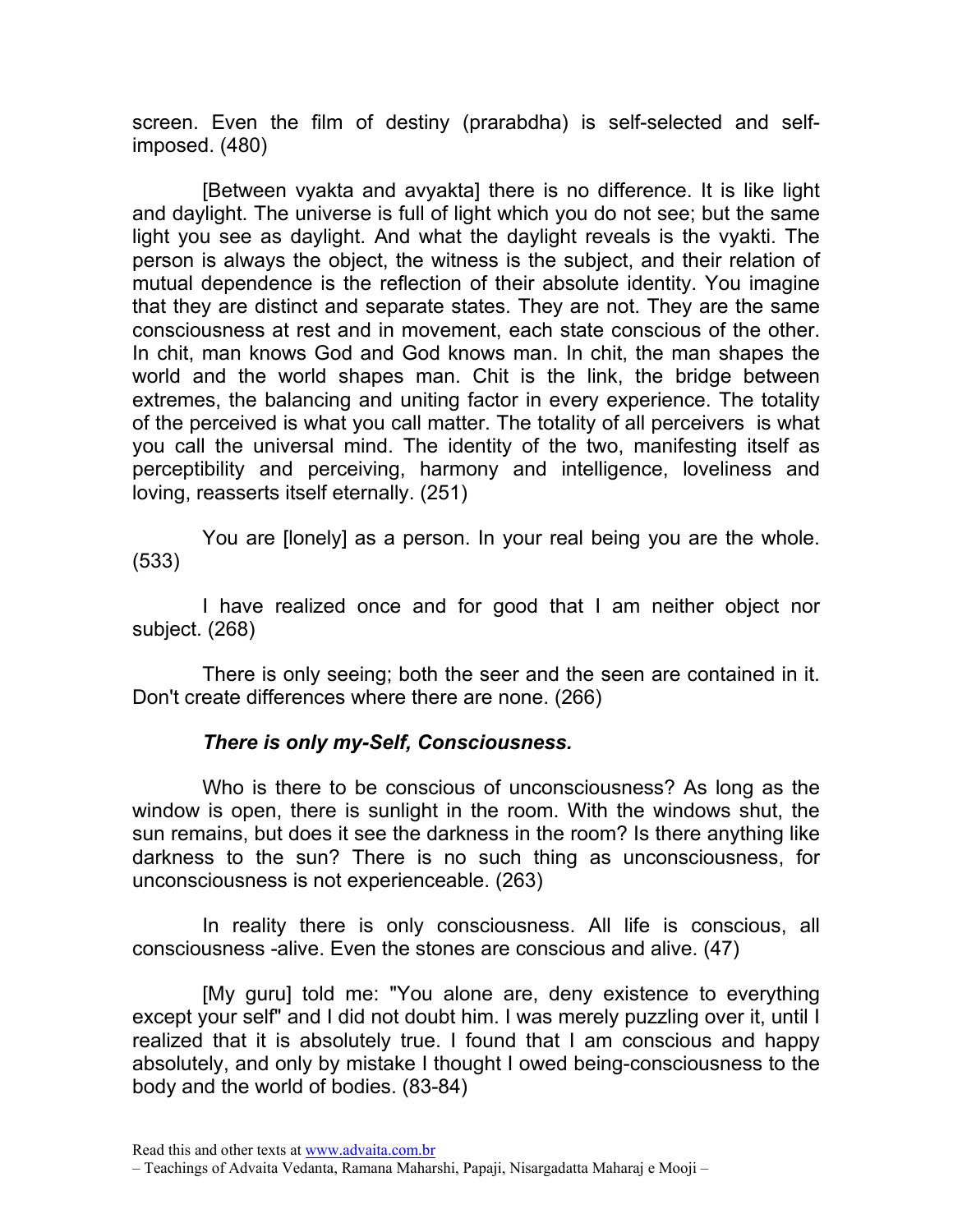Nothing exists by itself. All is the Self, all is myself. (91)

All is you and yours. There is nobody else. This is a fact. (161)

You, the self, being the root of all being, consciousness and joy, impart your reality to whatever you perceive. This imparting of reality takes place invariably in the now, at no other time, because past and future are only in the mind. "Being" applies to the now only. (528)

Outside the Self there is nothing. All is one and all is contained in "I am". In the waking and dream states it is the person. In deep sleep and turiya [samadhi] it is the Self. Beyond the alert intentness of turiya lies the great, silent peace of the Supreme. But in fact all is one in essence and related in appearance. In ignorance the seer becomes the seen, and in wisdom he is the seeing. (68)

One and all are the same to me. The same consciousness (chit) appears as being (sat) and as bliss (ananda): Chit in movement is Ananda; Chit motionless is Being. (104)

## I am not even Consciousness, which is dual and perceivable: I am the unkown Reality beyond.

Neither your body nor you mind, nor even your consciousness is yourself. (520)

The "I am" is at the root of all appearance and the permanent link in the succession of events that we call life; but I am beyond the "I am". (458)

Before the mind, I am. "I am" is not a thought in the mind; the mind happens to me, I do not happen to the mind. And since time and space are in the mind, I am beyond time and space, eternal and omnipresent. (525)

The outer self and the inner both are imagined. The obsession of being an "I" needs another obsession with a "super-I" to get cured, as one needs another thorn to remove a thorn, or another poison to neutralize a poison. All assertion calls for a denial, but this is the first step only. The next is to go beyond both. (374)

Go beyond. Neither consciousness nor the "I am" at the centre of it are you. Your true being is entirely unselfconscious, completely free from all self-identification with whatever it may be - gross, subtle or transcendental. (371)

Read this and other texts at www.advaita.com.br

<sup>–</sup> Teachings of Advaita Vedanta, Ramana Maharshi, Papaji, Nisargadatta Maharaj e Mooji –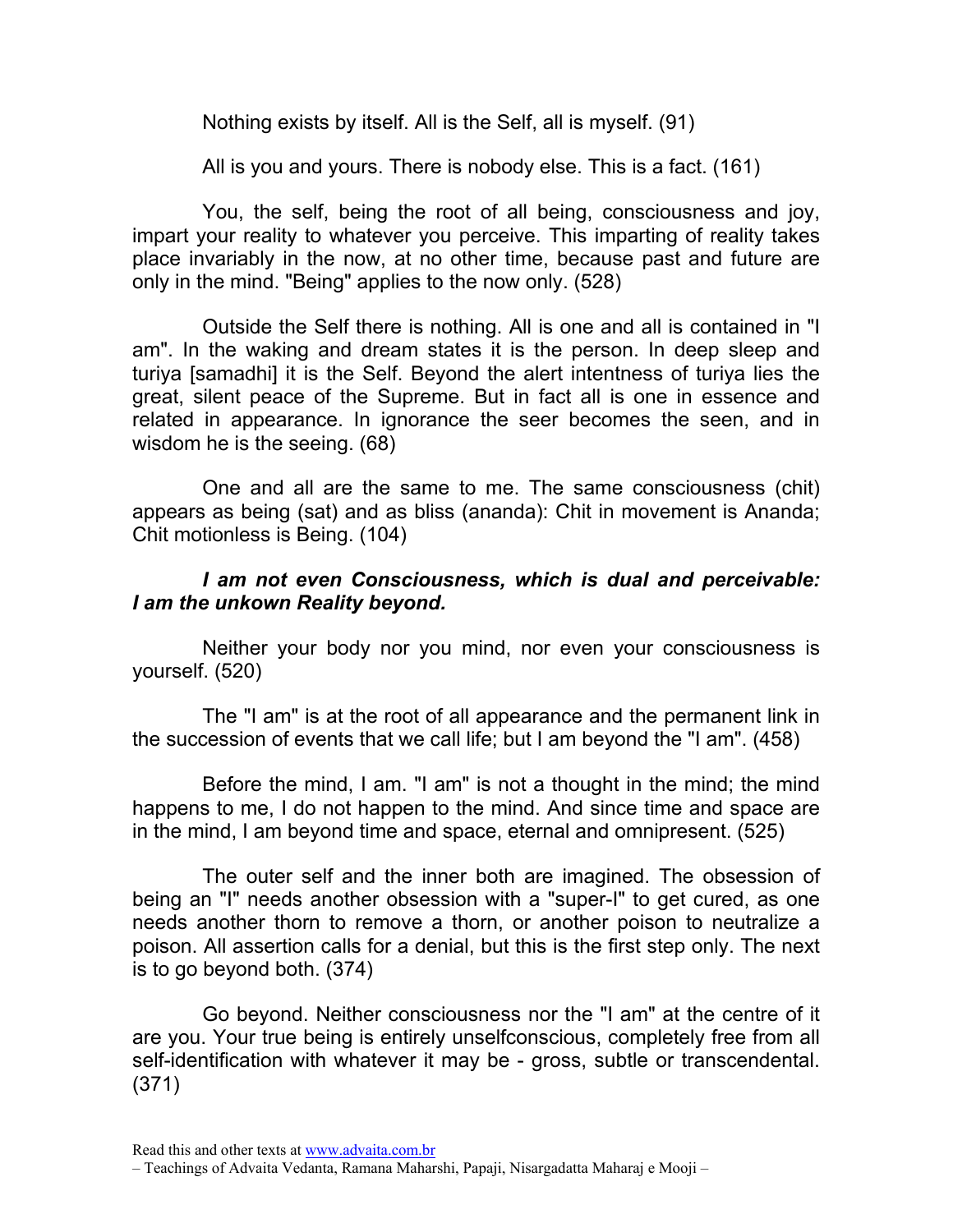Only reality is, there is nothing else. The three states of waking, dreaming and sleeping are not me, and I am not in them. (191)

As long as one is conscious, there will be pain and pleasure. You cannot fight pain and pleasure on the level of consciousness. To go beyond them, you must go beyond consciousness, which is possible only when you look at consciousness as something that happens to you, and not in you, as something external, alien, superimposed. Then, suddenly you are free of consciousness, really alone, with nothing to intrude. And that is your true state. Consciousness is an itching rash that makes you scratch. Of course, you cannot step out of consciousness, for the very stepping out is in consciousness. But if you learn to look at your consciousness as a sort of fever, personal and private, in which you are enclosed like a chick in its shell, out of this very attitude will come the crisis which will break the shell. (382)

He [Buddha] must have meant that all consciousness is painful, which is obvious. (382)

I am conscious and unconscious, both conscious and unconscious, neither conscious nor unconscious - to all this I am witness, but really there is no witness, because there is nothing to be a witness to. I am perfectly empty of all mental formations, void of mind, yet fully aware. This I try to express by saying that I am beyond the mind. (328)

When you realize that all is in your mind and that you are beyond the mind, that you are truly alone, then all is you. (457)

Where there is a universe, there will also be its counterpart, which is God. But I am beyond both. (264)

Even faith in God is only a stage on the way. Ultimately, you abandon all, for you come to something so simple that there are no words to express it. (469-70)

Consciousness and life - both you may call God; but you are beyond both, beyond God, beyond being and not-being. (475)

You cannot know the knower, for you are the knower. The fact of knowing proves the knower. You need no other proof. The knower of the known is not knowable. Just like the light is known in colours only, so is the knower known in knowledge. (360)

<sup>–</sup> Teachings of Advaita Vedanta, Ramana Maharshi, Papaji, Nisargadatta Maharaj e Mooji –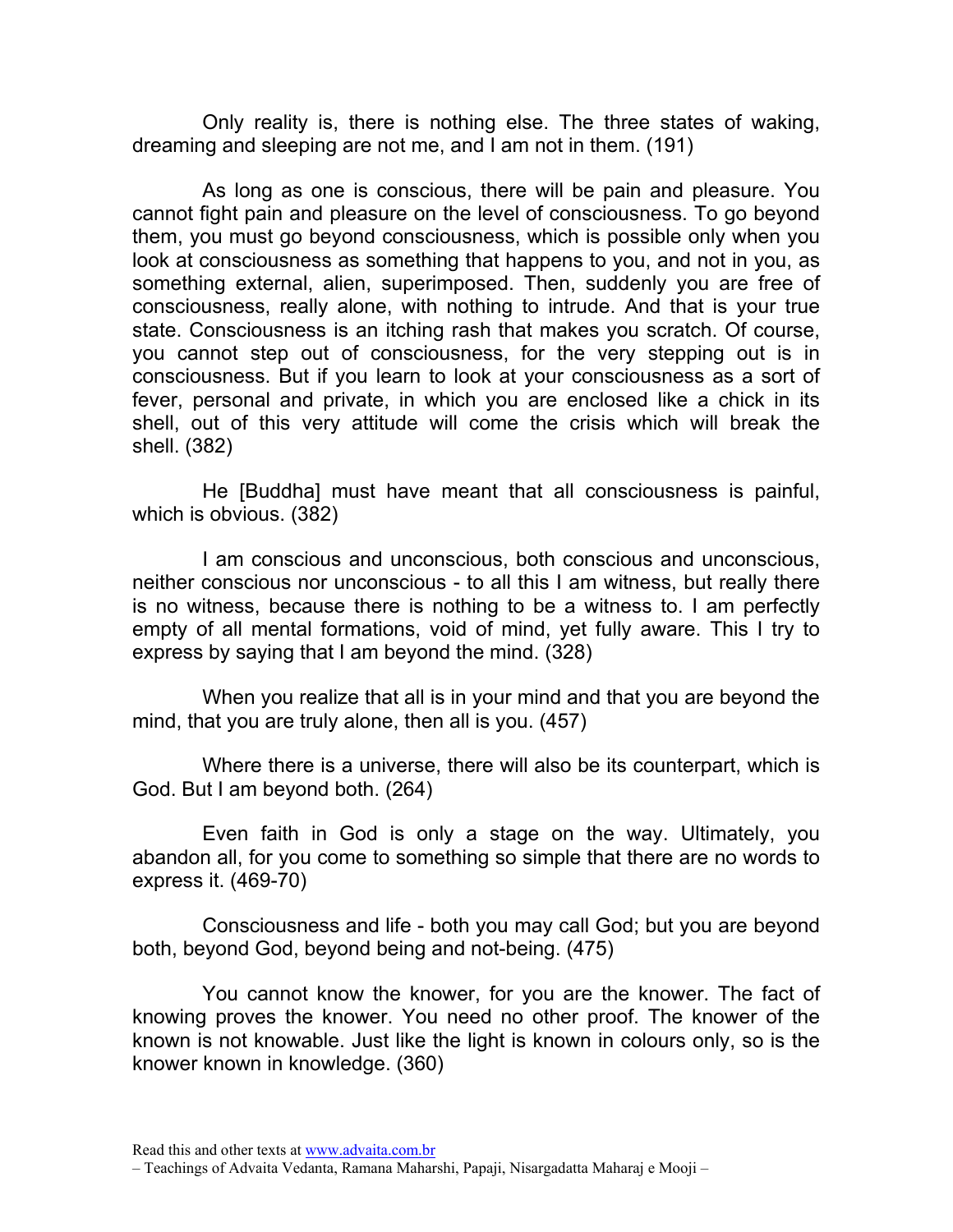Before you can say "I am", you must be there to say it. Being need not be self-conscious. You need not know to be, but you must be to know. (452)

You need not know what you are. Enough to know what you are not. What you are you will never know, for every discovery reveals new dimensions to conquer. The unknown has no limits. (372)

Do understand that you cannot ask a valid question about yourself, because you do not know whom you are asking about. (452)

The known is accidental, the unknown is the home of the real. To live in the known is bondage, to live in the unknown is liberation. (446)

Discontinuity is the law when you deal with the concrete. The continuous cannot be experienced, for it has no borders. Consciousness implies alterations, change following change, when one thing or state comes to an end and another begins; that which has no borderline cannot be experienced in the common meaning of the word. One can only be it, without knowing, but one can know what it is not. It is definitely not the entire content of consciousness which is always on the move. To realize the immovable means to become immovable. I am talking of immovability, not of immobility. You become immovable in righteousness. You become a power which gets all things right. It may or may not imply intense outward activity, but the mind remains deep and quiet. (531)

When you go beyond awareness, there is a state of non-duality, in which there is no cognition, only pure being, which may be as well called non-being, if by being you mean being something in particular. (409)

Your true home is in nothingness, in emptiness of all content. (487)

[I can describe your supreme, natural state] only by negation, as uncaused, independent, unrelated, undivided, uncomposed, unshakable, unquestionable, unreachable by effort. Every positive definition is from memory and, therefore, inapplicable. And yet my state is supremely actual and, therefore, possible, realizable, attainable. (16)

How can I put it into words, except in negating them? Therefore, I use words like timeless, spaceless, causeless. These are words too, but as they are empty of meaning, they suit my purpose. Because you want words where no words apply. (458)

Read this and other texts at www.advaita.com.br – Teachings of Advaita Vedanta, Ramana Maharshi, Papaji, Nisargadatta Maharaj e Mooji –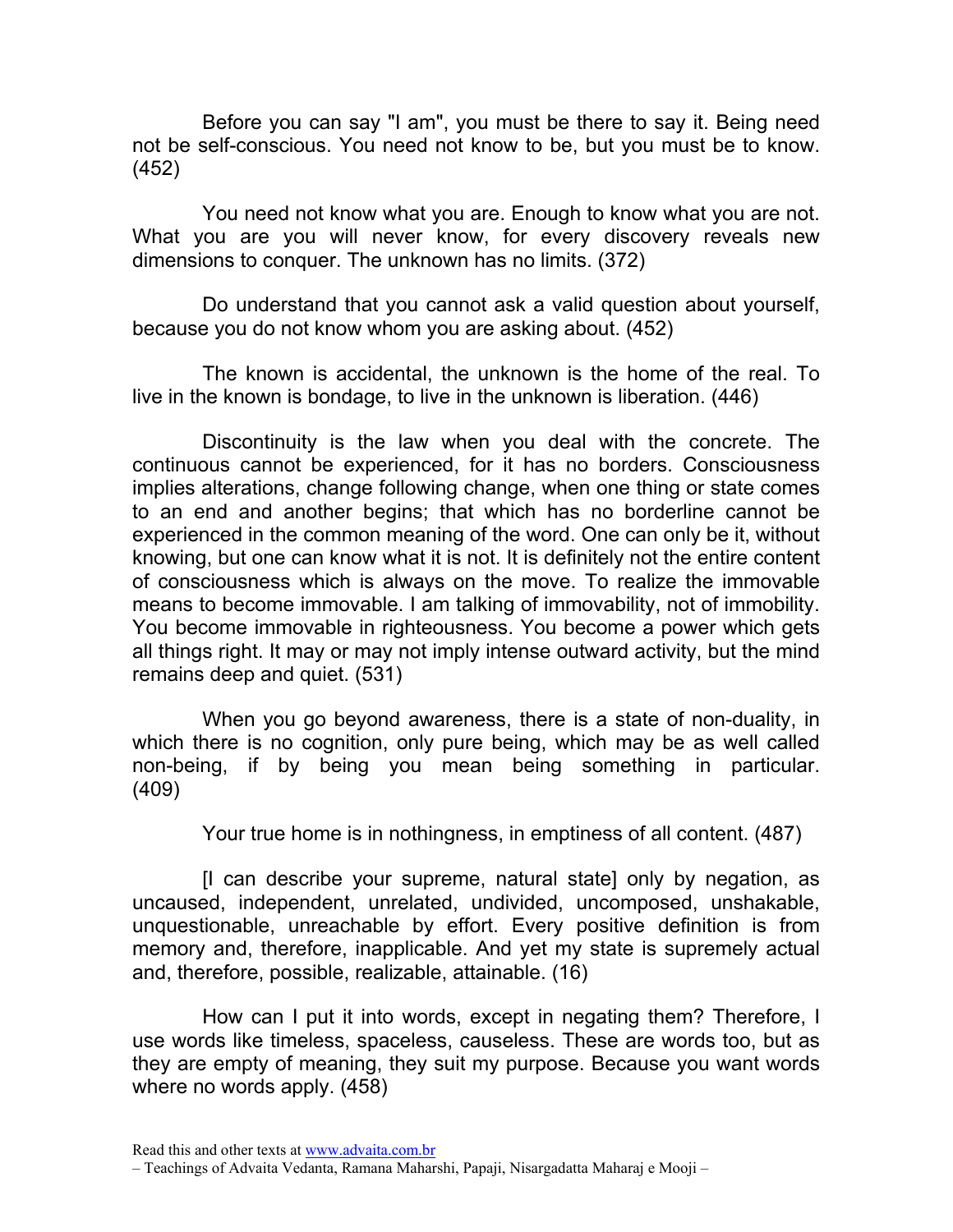#### Though unknown and unkowable, my real being is concrete and solid like a rock.

[The supreme state] is not perceivable, because it is what makes perception possible. It is beyond being and not being. It is neither the mirror nor the image in the mirror. It is what is - the timeless reality, unbelievably hard and solid. (36)

The timeless knows the time, the time does not know the timeless. All consciousness is in time and to it the timeless appears as unconscious. Yet, it is what makes consciousness possible. Light shines in darkness. In light darkness is not visible. Or you can put it the other way: in the endless ocean of light, clouds of consciousness appear, dark and limited, perceivable by contrast. There are mere attempts to express in words something very simple, yet altogether inexpressible. (379-89)

Turn your mind inside out. Overlook the movable and you will find yourself to be the ever-present, changeless reality, inexpressible, but solid like a rock. (162)

When all distinctions and reactions are no more, what remains is reality, simple and solid. (410)

It is solid, steady, changeless, beginningless and endless, ever new, ever fresh. (63)

This reality is so concrete, so actual, so much more tangible than mind and matter, that compared to it even diamond is soft like butter. This overwhelming actuality makes the world dreamlike, misty, irrelevant. (484)

To me nothing ever happens. There is something changeless, motionless, immovable, rock-like, unassailable; a solid mass of pure beingconsciousness-bliss. I am never our of it. Nothing can take me out of it, no torture, no calamity. (191)

My world is free from opposites, of mutually destructive discrepancies; harmony pervades; its peace is rocklike; this peace and silence are my body. (485)

[My condition is] absolutely steady. Whatever I may do, it stays like a rock - motionless. Once you have awakened into reality, you stay in it. It is self-evident and yet beyond description. (192)

<sup>–</sup> Teachings of Advaita Vedanta, Ramana Maharshi, Papaji, Nisargadatta Maharaj e Mooji –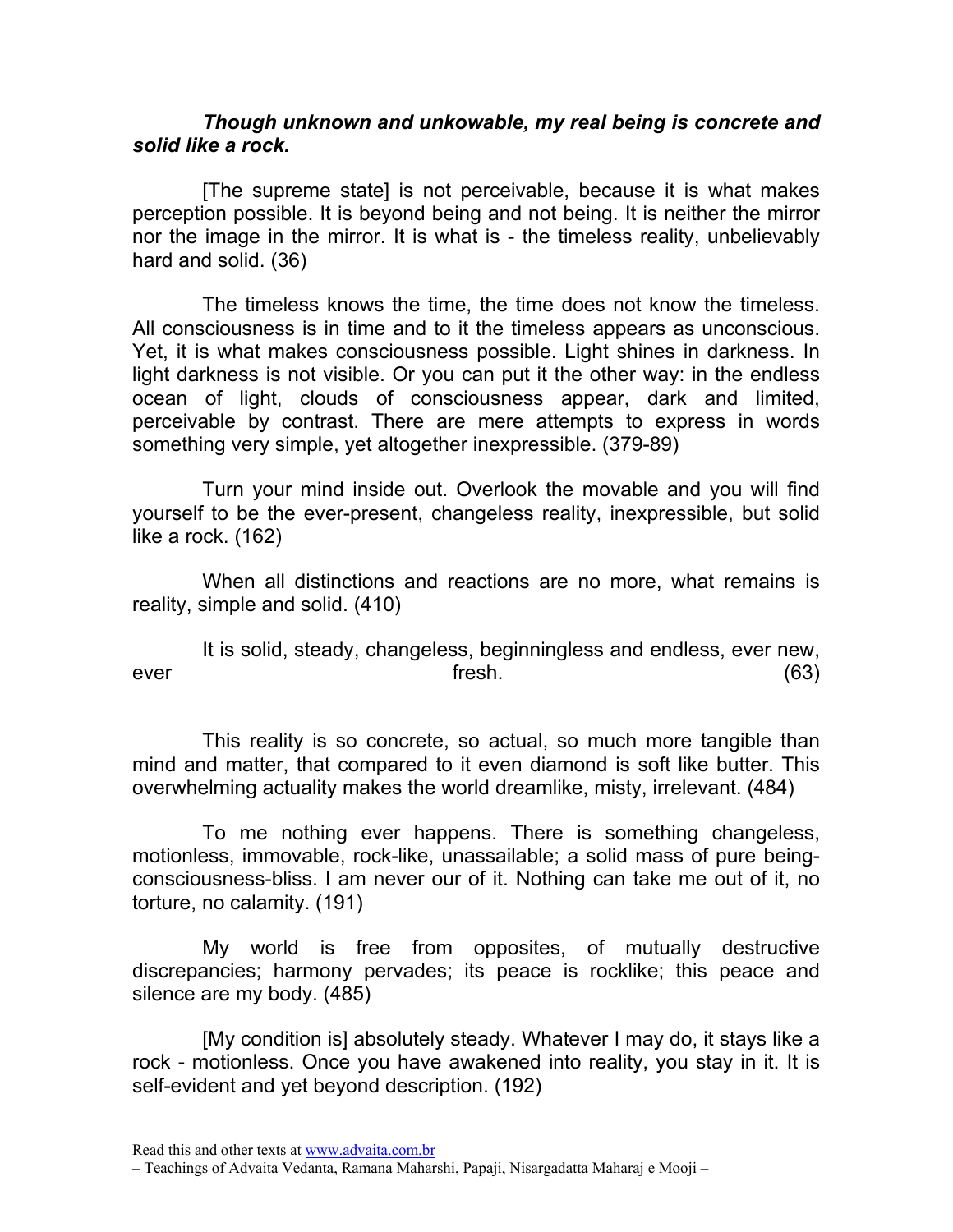### I am the light that makes Consciousness possible, pure Awareness, the non-dual Self, the Supreme Reality, the Absolute, the Beingness of being, the Awareness of consciousness.

Who are you? Don't go by formulas. The answer is not in words. The nearest you can say in words is: I am what makes perception possible, the life beyond the experiencer and his experience. (330)

My feeling is that all that happens in space and time happens to me, that every experience is my experience, every form is my form. What I take myself to be becomes my body, and all that happens to that body becomes my mind. But at the root of the universe there is pure awareness, beyond space and time, here and now. Know it to be your real being and act accordingly. (484)

At the root of my being is pure awareness, a speck of intense light. This speck, by its very nature, radiates and creates pictures in space and events in time - effortlessly and spontaneously. As long as it is merely aware, there are no problems. But when the discriminative mind comes into being and creates distinctions, pleasure and pain arise. During sleep the mind is in abeyance and so are pain and pleasure. The process of creation continues, but no notice is taken. The mind is a form of consciousness, and consciousness is an aspect of life. Life creates everything, but the Supreme is beyond all. (180-1)

"Nothing is me" is the first step. "Everything is me" is the next. Both hang on the idea "There is a world". When this too is given up, you remain what you are - the non-dual Self. You are it here and now, but your vision is obstructed by your false ideas about your self. (518)

[The Absolute] gives birth to consciousness. All else is in consciousness. (65)

The entire universe exists only in consciousness, while I have my stand in the Absolute. In pure being consciousness arises; in consciousness the world appears and disappears. All there is is me, all there is is mine. Before all beginnings, after all endings -I am. All has its being in me, in the "I am", that shines in every living being. Even not-being is unthinkable without me. Whatever happens, I must be there to witness it. (15)

I am beyond time. However long a life may be, it is but a moment and a dream. In the same way, I am beyond all attributes. They appear and disappear in my light, but cannot describe me. The universe is all names and

<sup>–</sup> Teachings of Advaita Vedanta, Ramana Maharshi, Papaji, Nisargadatta Maharaj e Mooji –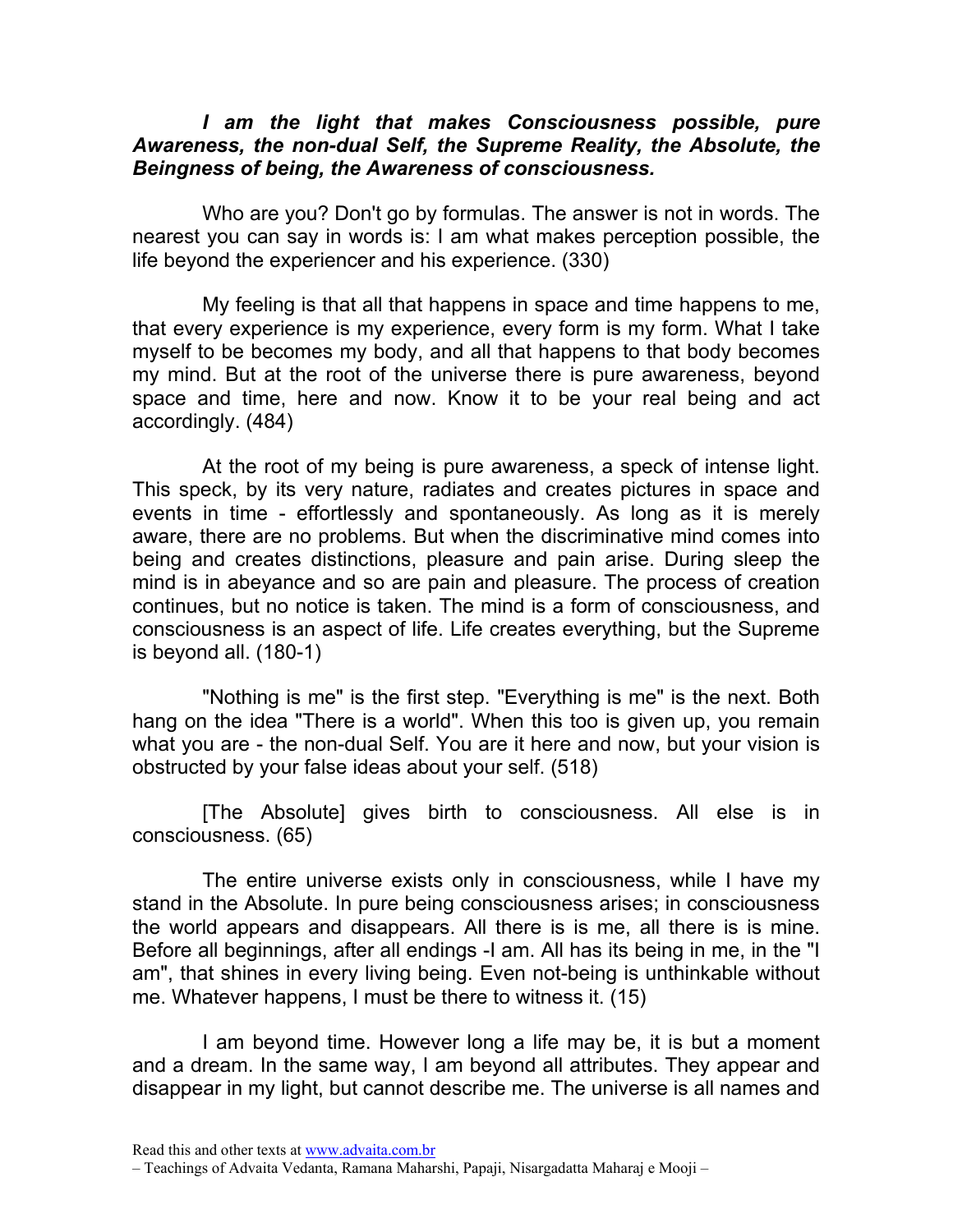forms, based on qualities and their differences, while I am beyond. The world is there because I am, but I am not the world. I know there is a world, which includes this body and this mind, but I do not consider them to be more "mine" than other minds and bodies. They are there, in time and space, but I am timeless and spaceless. (35)

You are the Supreme Reality beyond the world and its creator, beyond consciousness and its witness, beyond all assertions and denials. (425)

You yourself are God, the Supreme Reality. (240)

You are God, but you do not know it. (533)

You are always the Supreme, which appears at a given point of time and space as the witness, a bridge between the pure awareness of the Supreme and the manifold consciousness of the person. Once you realize that whatever appears before you cannot be yourself, and cannot say "I am", you are free of all your "persons" and their demands. The sense "I am" is your own. You cannot part with it, but you can impart it to anything, as in saying: I am young. I am rich, etc. But such self-identifications are patently false and the cause of bondage. (64-5)

The Supreme is the universal dissolvent, it corrodes every container, it burns through every obstacle. Without the absolute denial of everything, the tyranny of things would be absolute. The Supreme is the great harmonizer, the guarantee of the ultimate and perfect balance -of life in freedom. It dissolves you and thus re-asserts your true being. (89)

As long as you deal in terms: real - unreal, awareness is the only reality that can be. But the Supreme is beyond all distinctions, and to it the tern "real" does not apply, for in it all is real and, therefore, need not be labelled as such. It is the very source of reality, it imparts reality to whatever it touches. It just cannot be understood through words. Even a direct experience, however sublime, merely bears testimony, nothing more. The Universal Mind (chidakash) makes and unmakes everything. The Supreme (paramakash) imparts reality to whatever comes into being. To say that it is the universal love may be the nearest we can come to it in words. Just like love, it makes everything real, beautiful, desirable. (303)

In reality only the Ultimate is. The rest is a matter of name and form. And as long as you cling to the idea that only what has a name and shape exists, the Supreme will appear to you non-existing. When you understand

Read this and other texts at www.advaita.com.br

– Teachings of Advaita Vedanta, Ramana Maharshi, Papaji, Nisargadatta Maharaj e Mooji –